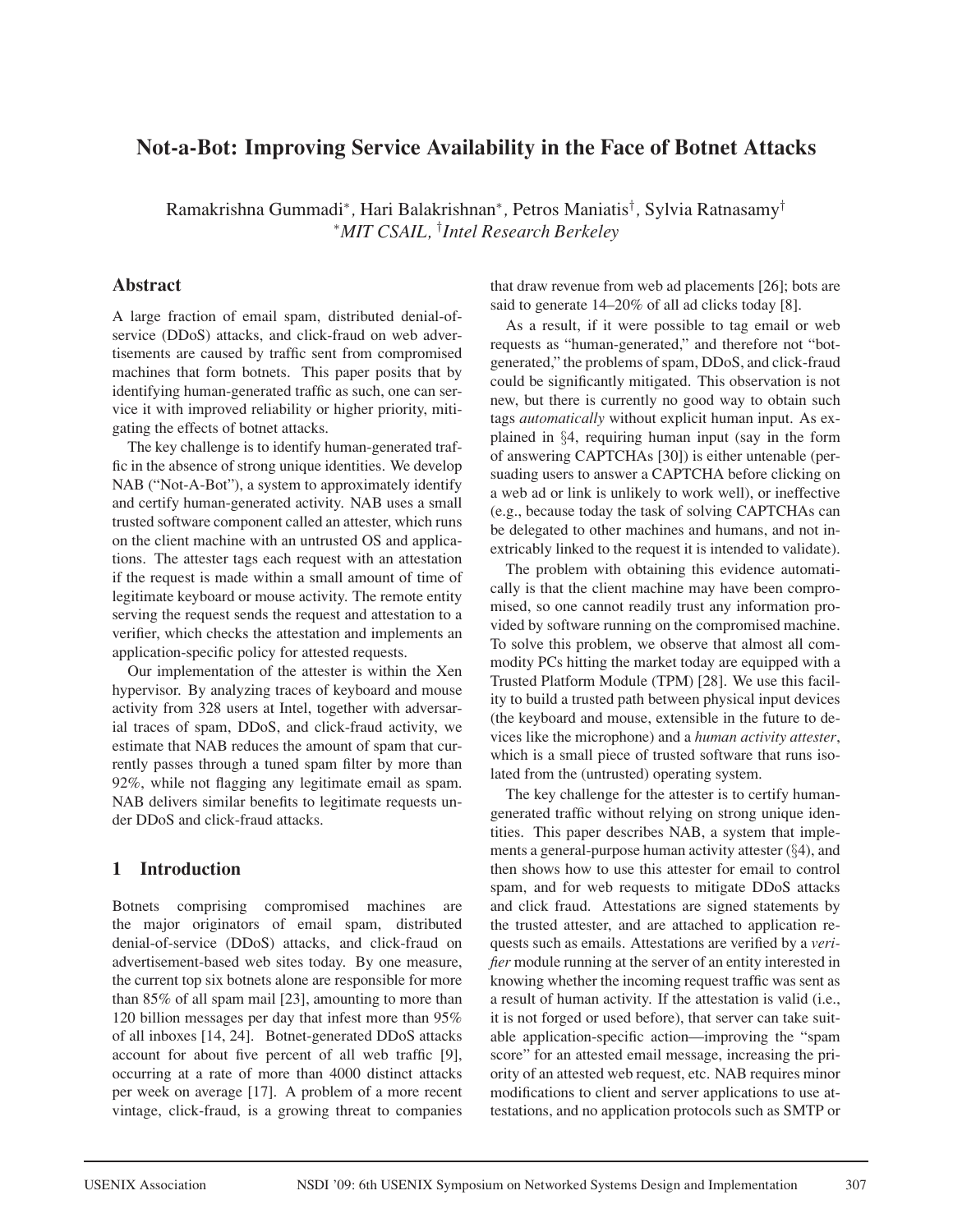HTTP need be modified.

NAB's philosophy is to do no harm to users who do not deploy NAB, while benefiting users who do. For example, email senders who use the attester decrease the likelihood that their emails are flagged as spam (that is, decrease the *false positives* of spam detectors), and email receivers that use the verifier see reduced spam in their inboxes. These improvements are preserved even under adversarial workloads. Further, since NAB does not use identity-based blacklisting or filtering, legitimate email from an infected machine can still be delivered with valid attestations.

The NAB approach can run on any platform that provides for the attested execution of trusted code, either directly or via a secure booting mechanism such as those supported by Intel's TXT and AMD's Pacifica architectures. We have constructed our prototype attester as host kernel model running under a trusted hypervisor. Other implementations, such as building the attester within the trusted hardware, or running it in software without virtualization (e.g., via Flicker [16]) are also possible.

Our prototype extends the Xen hypervisor [3], thus isolating itself from malicious code running within untrusted guest operating systems in a virtual machine. We stripped the host kernel and Xen Virtual Machine Monitor (VMM) down to fewer than 30,000 source lines, including the necessary device drivers, and built the attester as a 500-line kernel module. This code, together with the TPM and input devices forms the trusted computing base (TCB). Generating an attestation on a standard PC takes fewer than  $10^7$  CPU cycles, or less than 10 ms on a 2 GHz processor, making NAB practical for handling fine-grained attestation requests, such as individual web clicks or email messages.

We evaluate whether NAB can be applied to spam control, DDoS defense, and click-fraud detection, using a combination of datasets containing normal user activity and malicious bot activity. We used traces of keyboard and mouse activity from 328 PCs of volunteering users at Intel gathered over a one-month period in 2007 [11], packet-level traces of bot activity that we gathered from a small number of "honeypot" computers infected by malware at the same site, as well as publicly available traces of email spam and DDoS activity. On top of those traces, we constructed an adversarial workload that maximizes the attacker's benefit obtained under the constraints imposed by NAB. Our experimental study shows that:

- 1. With regards to spam mitigation, we reduced the volume of spam messages that evaded a traditional spam filter (what are called *false negatives* for the spam filter) by 92%. We reduced the volume of legitimate, non-spam messages that were misclassified by the spam filter (false positives) to 0.
- 2. With regards to web DDoS mitigation, we depriori-

tized 89% of bot-originated web activity without impacting human-generated web requests.

3. With regards to click-fraud mitigation, we detected bot-originating click-fraud activity with higher than 87% accuracy, without losing any human-generated web clicks.

Although our specific results correspond only to our particular traces, choice of applications, and threat model (e.g., NAB does nothing to mitigate the volume of evil traffic created manually by an evil human), we argue that they apply to a large class of on-line applications affected by bot traffic today. Those include games, brokerage, and single sign-on services. This suggests that a human activity attestation module might be a worthwhile addition to the TCB of commodity systems for the long term.

## **2 Threat Model and Goal**

**Threat model and assumptions.** We assume that the OS and applications of a host cannot be trusted, and are susceptible to compromise. A host is equipped with a TPM, which boots the attester stack—this includes all software on which the attester implementation depends, such as the host kernel and VMM in our implementation  $(\S 4.4)$ . This trust in the correct boot-up of the attester can be remotely verified, which is the standard practice for TPMassisted secure booting today. We assume that the users of subverted hosts may be lax, but not malicious enough to mount hardware attacks against their own machine's hardware (such as shaving the protective coating off their TPM chip or building custom input hardware). We assume correct hardware, including the correct operation and protection of the TPM chip from software attacks, as per its specification [28]. We make no assumptions about what spammers do with their own hardware. Finally, we assume that the cryptographic primitives we use are secure, and that their implementations are correct.

**Goal.** NAB consists of an attester and a verifier. Our primary goal is to distinguish between bot and humangenerated traffic at the verifier, so that the verifier can implement application-specific remedies, such as prioritizing or improving the delivery of human traffic over botnet traffic. We would like to do so without requiring any user input or imposing any cognitive burden on the user.

We aim to bound the final botnet traffic that manages to bypass any measures put up against it (spam and DDoS filters, click fraud detectors, etc.). We will consider our approach successful if we can reduce this botnet traffic that evades our best approaches today to a small fraction of its current levels ( $\approx 10\%$ ), even in the worst case for NAB (i.e., with adaptive bots that modulate their behavior to gain the maximum benefit allow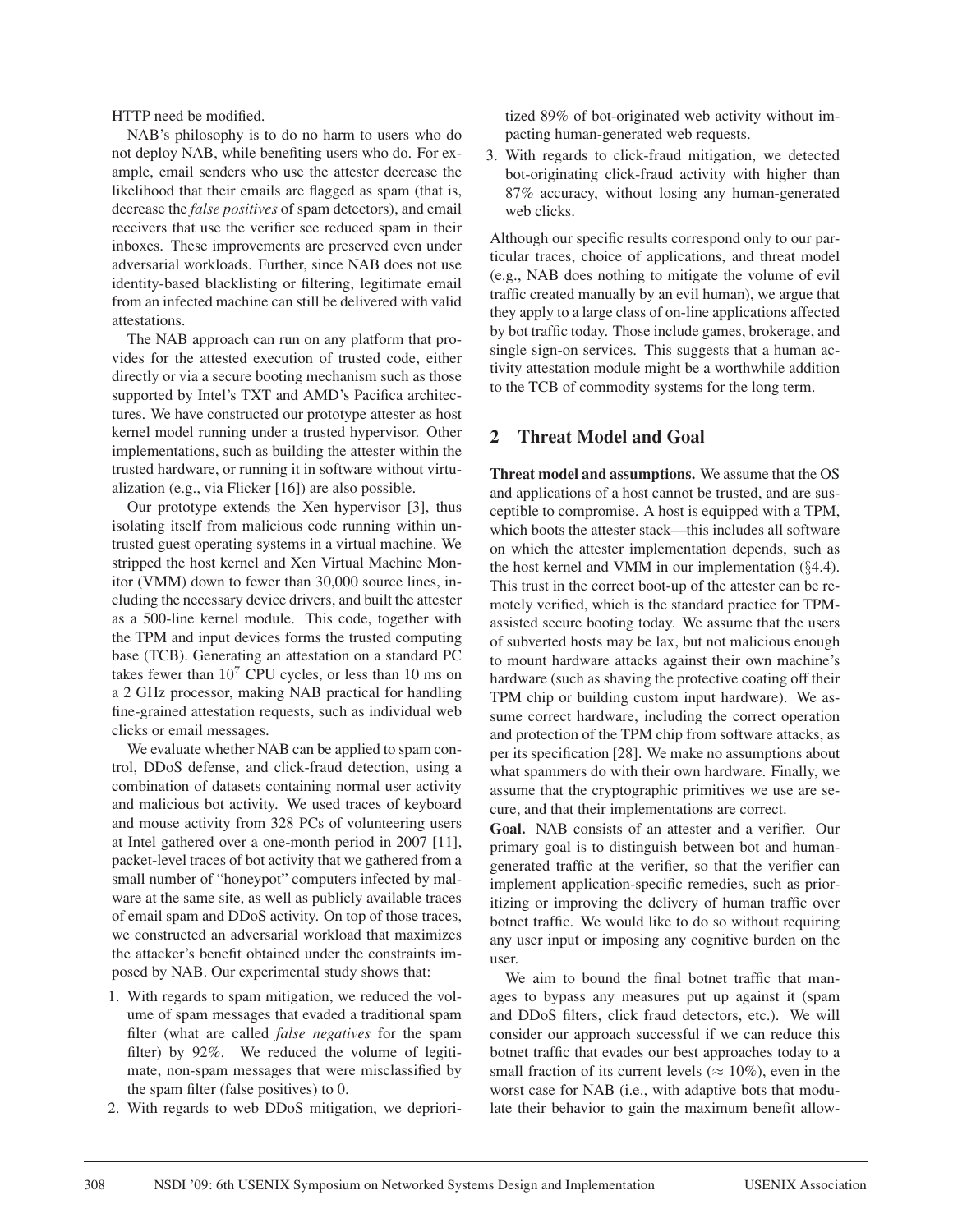able by our mechanism), while still identifying all valid human-generated traffic correctly. We set this goal because we do not believe that purely technical approaches such as NAB will completely suppress attack traffic such as spam, since spam also relies on social engineering. We demonstrate that NAB achieves this goal with our realistic workloads and adaptive bots (§6).

# **3 NAB Architecture**

We now present the requirements and constraints that drive the NAB architecture.

## **3.1 Requirements and Constraints**

**Requirements.** There are four main requirements. First, attestations must be generated in response to human requests automatically. Second, such attestations must not be transferable from the client on which they are generated to attest traffic originating from another client. Third, NAB must benefit users that deploy it without hurting those that do not. Fourth, NAB must preserve the existing privacy and anonymity semantics of applications while delivering these benefits.

**Constraints.** NAB has two main constraints. First, the host's OS or applications cannot be trusted. In particular, a compromised machine can actively try to subvert the attester functionality. Second, the size of the attester TCB should be small, because it is a trusted component; the smaller a component is, the easier it is to validate it operates correctly, which makes it easier to trust.

**Challenge.** The key challenge is to meet these requirements without assuming the existence of globally unique identities. Even assuming a public-key infrastructure (PKI), deploying and managing large-scale identity systems that map certificates to users is a daunting problem [4].

Without such identities, the requirements are hard to meet, and, in some cases, even seemingly in conflict with each other. For example, generating attestations automatically without trusting the OS and applications is challenging. Further, there is tension between the requirement that NAB should benefit its users without hurting other users, and the requirement that NAB should preserve the existing anonymity and privacy semantics. NAB's attestations are anonymously signed certificates of requests, and the membership size of the signing keys is several million. We describe how NAB uses such attestations to overcome the absence of globally unique identities in §4.4.

**TPM background.** The TPM is a small chip specified by the Trusted Computing Group to strengthen the security of computer systems in general. A TPM provides



Figure 1: NAB architecture. The thick black line encloses the TCB.

many security services, among which the ability to measure and attest to the integrity of trusted software running on the computer at boot time. Since a TPM is too slow to be used routinely for cryptographic operations such as signing human activity, we use the TPM only for its secure bootstrap facilities, to load an *attester*, a small trusted software module that runs on the host processor and generates attestations (i.e., messages asserting human activity).

The attester relies on two key primitives provided by TPMs. The first is called *direct anonymous attestation* (DAA), which allows the attester to sign messages anonymously. Each TPM has an *attestation identity key* (AIK), which is an anonymous key used to derive the attester's signing key. The second primitive is called *sealed storage*, which provides a secure location to store the attester's signing key until the attester is measured and launched correctly.

## **3.2 Architecture**

NAB consists of an attester that runs locally at a host and generates attestations, as well as an external verifier that validates these attestations (running at a server expected to handle spam and DDoS requests, or checking for click fraud). The attester code hashes to a well-known SHA-1 value, which the TPM measures at launch. The attester then listens on the keyboard and mouse ports for human activity clicks, and decides whether an attestation should be granted to an application when the application requests one. If the attester decides to grant an attestation, the application can submit the attestation along with the application request to the verifier for human activity validation. The verifier can confirm human activity as long as it trusts the attestation TCB, which consists of the attester, the TPM, and input device hardware and drivers. This architecture is shown in Figure 1.

Attestations are signed messages with two key properties that enable the verifier to validate them correctly:

1. **Non-transferability.** An attestation generated on a machine is authenticated by a chain of signing keys that pass through that machine's TPM. Hence, a valid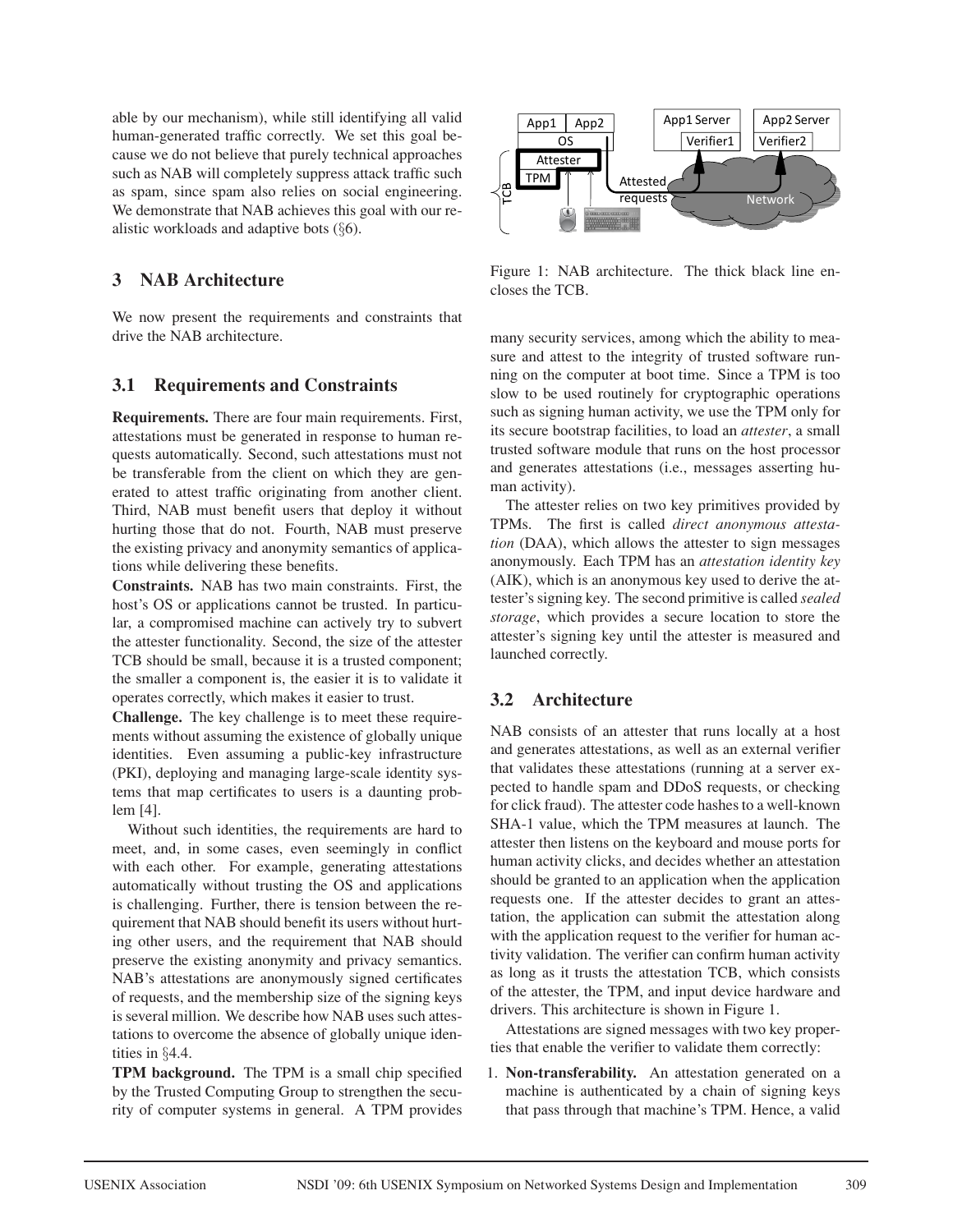attestation cannot be forged to appear as if it were issued by an attester other than its creator, and no valid attestation can be generated without the involvement of a valid attester and TPM chip.

2. **Binding to the content of a request.** An attestation contains the hash digest of the content of the request it is attesting to. Since an attester generates an attestation only in response to human activity, this binding ensures that the attestation corresponds to the content used to generate it. Binding thus allows a request to be tied as closely as practical to the user's intent to generate that request, greatly reducing opportunities for using human activity to justify unrelated requests.

## **4 Attester Design and Implementation**

Our attester design assumes no special hardware support other than the availability of a TPM device. However, it is flexible enough to exploit the recent processor extensions for trusted computing such as AMD's Secure Virtual Machine (SVM) or Intel's Trusted Execution Technology (TXT) to provide additional features such as late launch (i.e., non boot-time launch), integration into the TCB of an OS, etc., in the future.

The attester's sole function is to generate an attestation when an application requests one. An attestation request contains only the application-specific content to attest to (e.g., the email message to send out). The attester may provide the attestation or refuse to provide an attestation at all. We discuss two important decisions: when to grant an attestation and what to attest.

## **4.1 When To Grant An Attestation**

The key question in designing the attester is deciding under what conditions a valid attestation must be granted. The goal is to simultaneously ensure that humangenerated traffic is attested, while all bot-generated traffic is denied attestation.

The attester's decision is one of guessing the human's presence and intent: was there a human operating the computer, and did she really intend to send the particular email for which the application is requesting an attestation? Since the attester lacks a direct link to the human's intentions, it must guess based on the trusted inputs available: the keyboard and mouse. We considered three key design points for such a guessing module.

The best-quality guess is not a guess at all: the attester could momentarily take over the keyboard, mouse, and display device, and prompt the user with a specific question to attest or not attest to a particular email. Since the OS and other applications are displaced in the process, only the human user can answer the question. From the interaction point of view, this approach is similar to the User Account Control (UAC) tool in Microsoft Windows Vista, in which the OS prompts the user for explicit approval before performing certain operations, although in our context it would be the much smaller and simpler attester that performs that function. While technically feasible to implement, users have traditionally found explicit prompts annoying in practice, as revealed by the negative feedback on UAC [29]. What is worse, user fatigue inevitably leads to an always-click-OK user behavior [32], which defeats the purpose of attestation.

So, we only consider guesses made automatically. In particular, we use implicit guessing of human intent, using *timing* as a good heuristic: how recently before a particular attestation request was the last keyboard or mouse activity observed? We call this a " $t - \delta$ " attester, if  $\delta_m$  denotes the time since the last mouse activity and  $\delta_k$  denotes the time since the last keyboard activity. For example, the email application requests an attestation specifying that a keyboard or mouse click should have occurred within the last  $\Delta_k$  or  $\Delta_m$  milliseconds respectively, where the  $\Delta_{\{k,m\}}$  represents the applicationspecified upper-bound. The attester generates attestations that indicate this time lag, or refuses if that lag is longer than  $\Delta_{\{k,m\}}$  milliseconds.

This method is simpler and cheaper in terms of required resources than an alternative we carefully considered and eventually discarded. Using keyboard activity traces, we found that good-quality guesses can be extracted by trying to *support* the content of an attestation request using specific recent keyboard and mouse activity. For example, the attester can observe and remember a short sequential history of keystrokes and mouse clicks in order of observation. When a particular attestation request comes in, the attester searches for the longest subsequence of keyclicks that matches the content to attest. An attestation could be issued containing the quality of match (e.g., a percentage of content matched), only raising an explicit alarm and potential user prompting if that match is lower than a configurable threshold (say 60%). This design point would not attest to bot requests unless they contained significant content overlap with legitimate user traffic. Nevertheless this method raised great implementation complexity, given the typical multitasking behavior of modern users (switching between windows, interleaving keyboard and mouse activity, inserting, deleting, selecting and overwriting text, etc.). So, we ultimately discarded it in favor of the simpler  $t - \delta$ attester, which allowed a simple implementation with a small TCB size.

One drawback of the  $t-\delta$  attester is that it allows a bot to generate attestations for its own traffic by "harvesting" existing user activity. So, NAB could allow illegitimate traffic to receive attestations, though only at the rate of human activity.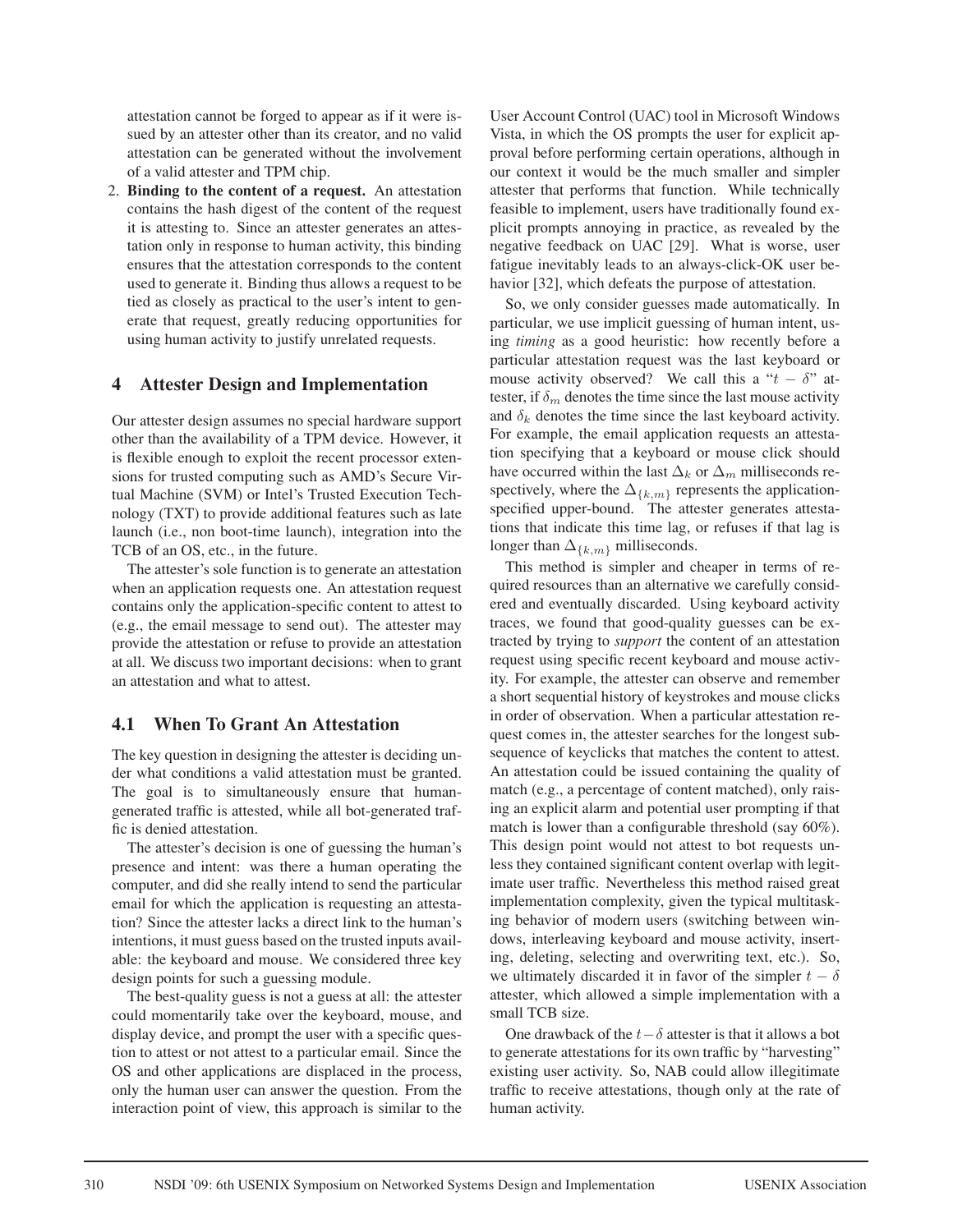NAB mitigates this situation in two ways. First, NAB ensures that two attestations are separated by at least the application-specific  $\Delta$  milliseconds. For email, we find from the traces (§6) that  $\Delta=1$  second works well. Since key clicks cannot be captured or stored, we throttle a bot significantly in practice. Today's bots send several tens of thousands of spam within a few hours [14], so even an adaptive bot is constrained by this rate limit.

Second, if legitimate traffic fails to receive an attestation (e.g., because bot code attestation requests absorbed all recent user activity before the user's application had a chance to do so), a NAB-aware application alerts the user that it has not been able to acquire an attestation, possibly alerting the user that unwholesomeness is afoot at her computer. We note that this technique is not perfect, because a bot can hijack such prompts. In practice, we found that such feedback is useful, although we evaluate NAB assuming adversarial bots.

### **4.2 What To Attest**

The second attester design decision is what to attest, i.e., how much to link a particular attestation to the issuer, the verifier, and the content.

Traditional human activity solutions such as CAPTCHAs [30] do not link to the actual request being satisfied. A CAPTCHA is a challenge that only a human is supposed to be able to respond to. A correct response to a CAPTCHA attests to the fact that a human was likely involved in answering the question, but it does not say where the human was or whether the answer came from the user of the service making the request. The problem is that human activity can be trafficked, as evidenced by spammers who route human activity challenges meant for account creation to sketchy web sites to have them solved by those sites' visitors in exchange for free content [25], or to sweatshops with dedicated CAPTCHA solvers. Thus, *a* human was involved in providing the activity, but not necessarily the human intended by the issuer of the challenge.

In contrast, NAB generates responder-specific, content-specific, and, where appropriate, challengerspecific attestations. Attestations are certificates of human activity that contain a signature over the entire request content. For example, an email attestation contains the signature over the entire email, including the "From:" address (i.e., the responder), the email body (i.e., the content), and the "To:" address (i.e., the challenger). Similarly, a web request attestation contains the URL, which provides both responder-specific and content-specific attestations.

Content-specific attestation is more subtle. Whereas CAPTCHAs are used today for coarse-grained actions such as email account creation, they are considered too



Figure 2: Attester interfaces.

intrusive to be used for finer granularity requests such as sending email or retrieving web URLs. So, in practice, the challenge response is "amortized" over multiple requests (i.e., all email sent from the CAPTCHA-created mail account). Even if an actual human created the account, nothing prevents the bots in that human's desktop from sending email indiscriminately using that account.

Finally, challenger-specific attestation helps in ensuring that unwitting, honest humans do not furnish attestations for bad purposes. A verifier expecting an attestation from human A's attester will reject an attestation from human  $B$  that might be provided instead. In the spam example, this is tantamount to explicit sender authentication.

Attestations with these three properties, together with application-specific verifier policies described in §5.2, meet our second and third requirements  $(\S 3.1)$ .

## **4.3 Attester API**

Figure 2 shows the relationship between the attester and other entities. The API is simple: there is only a single request/reply pair of calls between the OS and the attester. An application's attestation request contains the hash of the message to be attested (i.e., the contents of an email message or the URL of a browser click), the type of attestation requested, and the process id (PID) of the requesting process.

If the attester verifies that the type of attestation being requested is consistent with user activity seen on the keyboard/mouse channels, it signs the attestation and, depending on the attestation type, includes  $\delta_m$  and  $\delta_k$ , which indicate how long ago a mouse click and a keyboard click respectively were last seen. The attestation is an offline computation , and is thus an instance of a non-interactive proof of human activity.

The same API is used for all applications. The only customization allowed is whether to include the values of the  $\delta_m$  or  $\delta_k$ , depending on the attestation type. The attester uses a group signature scheme for anonymous at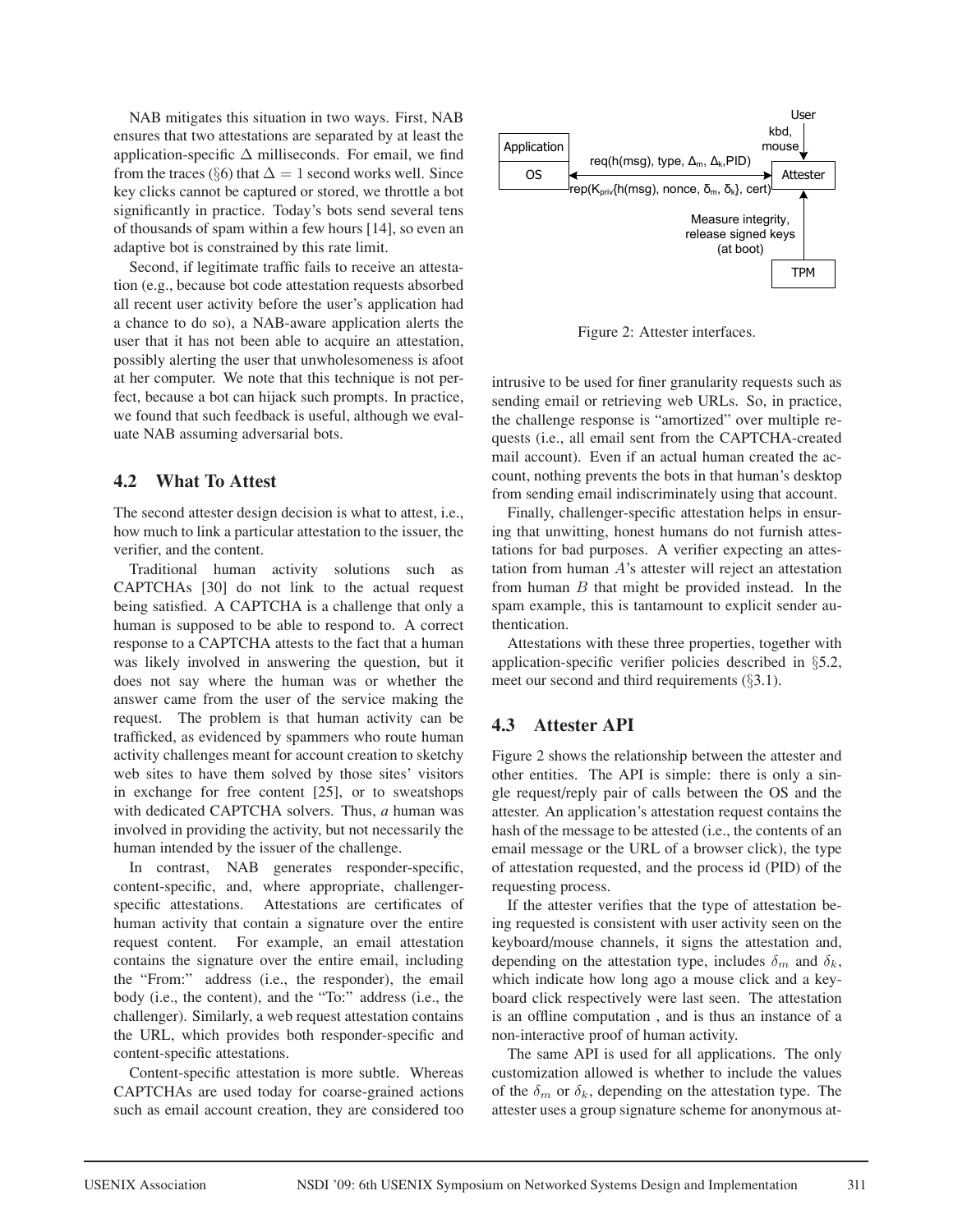testations, extending the Direct Anonymous Attestation (DAA) service [7] provided by recent TPMs. Anonymous attestations preserve the current privacy semantics of web and email, thereby meeting our fourth and final requirement  $(\S 3.1)$ .

We have currently defined and implemented two attestation types. Type 0 is for interactive applications such as all types of web requests. Type 1 is for delay-tolerant applications such as email. Type 0 attestations are generated only when there is either a mouse or keyboard click in the last one second, and do not include the  $\delta_m$  or  $\delta_k$ values. Type 0 attestations are offered as a privacy enhancement, to prevent verifiers from tracking at a fine temporal granularity a human user's activity or a particular request's specific source machine. We chose one second as the lag for Type 0 attestations since it is sufficient for local interactive applications; for example, this is ample time between a key or mouse click and a local action such as generating email or transmitting an HTTP GET request. Type 1 attestations can be used with all applications we have examined, when this finer privacy concern is unwarranted. To put the two types in perspective, a Type 0 attestation is roughly equivalent to a Type 1 attestation requested with  $\Delta_m = \Delta_k = 1 sec$  and in which the attested  $\delta_m/\delta_k$  values have been hidden.

**Attestation structure.** An attestation has the form  $\langle d, n, \delta_m, \delta_k, \sigma, C \rangle$ . It contains a cryptographic content digest  $d$  (e.g., a SHA-1 hash) of the applicationspecific payload being attested to; a nonce  $n$  used to maintain the freshness of the attestations and to disallow improper attestation reuse; the  $\delta_{\{k,m\}}$  values (for type 1 attestations); the attestation signature  $\sigma =$  $sign(K_{priv}, \langle d, n, \delta_m, \delta_k \rangle)$ ; and a certificate C from the TPM guaranteeing the attester's integrity, the version of the attester being used, the attestation identity key of the TPM that measured the attester integrity, and the signed attester's public key  $K_{pub}$  (Figure 2). The certificate C is generated during booting of the attester and is stored and reused until reboot.

The mechanism for attesting to web requests is simple: when a user clicks on a URL that is either a normal link or an ad, the browser requests an attestation on the entire page URL. After the browser fetches the page content, it uses the same attestation to retrieve any included objects within the page. As explained in §5.2, the verifier accepts the attestation for all included objects.

The mechanism for sending email in the common case is also straightforward: the entire email message, including headers and attachments, constitutes the request. Interestingly, the same basic mechanism is extensible to other email usage scenarios, such as text or web-based email, email-over-ssh, batched and offline email, and script-generated email.

**Email usage scenarios (mailing lists; remote, batched,**

**offline, scripted or web mail).** To send email to mailing lists, the attester attests to the email normally, except that the email destination address is the name of the target mailing list. Every recipient's verifier then checks that the recipient is subscribed to the mailing list, as described in §5.2. Also, a text-based email application running remotely over ssh can obtain attestations from the local machine with the help of the ssh client program executing locally. This procedure is similar to authentication credential forwarding implemented in ssh. Similarly, a graphical email client can obtain and store an attestation as soon as the "send" button is clicked, regardless of whether it has a working network connection, or if the email client is in an offline mode, or if the client uses an outbox to batch email instead of sending it immediately. In case of web mail, a browser can obtain an attestation on behalf of the web application.

Script-generated email is more complex. The PID argument in the attestation request (Figure 2) is used for deferred attestations, which are attestations approved ahead of time by the user. Such forms of attestation are not required normally, and are useful primarily for applications such as email-generating scripts, cron-jobs, etc. When an application requests a deferred attestation, the user approves the attestation explicitly through a reserved click sequence (currently "Ctl-Alt-F4", followed by number of deferred attestations). These attestations are stored in a simple PID-table in the attester, and released to the application in the future. Since the content of a deferred attestation is not typically known until later (such as when the body of an email is dynamically generated), it is dangerous to release an unbound attestation to the untrusted OS. Instead, the attester stores the deferred attestations in its own memory, and releases only bound attestations. Although the attester ensures that unbound attestations are not released to the untrusted OS, thereby limiting damage, there is no way to ensure that these attestations are not stolen by a bot faking the legitimate script's PID. However, the user is able to reliably learn about the missing attestations after this occurrence, which is helpful during troubleshooting.

#### **4.4 Attester Implementation**

The attester is a small module, currently at fewer than 500 source code lines. It requires a TPM chip conforming to any revision of the TPM v1.2 specification [28]. **Attester installation.** The attester is installed by binding its hash value to an internal TPM register called a Platform Configuration Register (PCR). We use  $PCR_{18}$ . Initially, the register value is  $-1$ . We extend it<sup>1</sup> with the attester through the TPM operation:

 $PCRExtend(18, H(ATT))$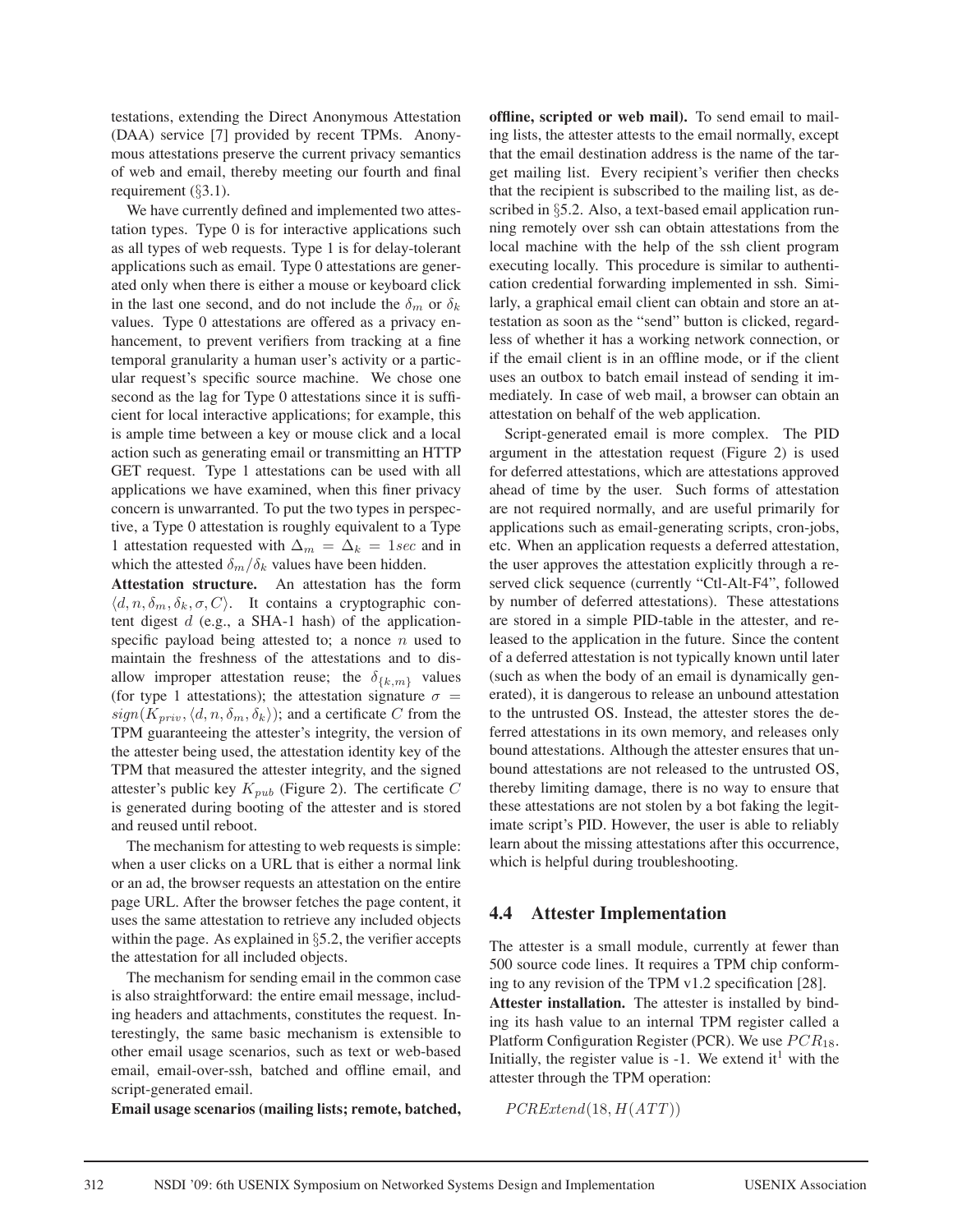where  $H(ATT)$  is the attester's hash. If the attester needs to be updated for some reason (which should be a rare event),  $PCR_{18}$  is reinitialized and extended with the new code value.

**Key generation.** At install time, the attester generates an anonymous signing key pair:  $\{K_{pub}, K_{priv}\}.$  This key pair is derived from the attestation identity key AIK of the TPM, and is an offline operation.  $K_{priv}$  allows the attester to sign requests anonymously. The attester then seals the private key  $K_{priv}$  to the TPM using the TPM's private storage root key  $K_{root}$ .

Assume that the system BIOS, which boots before the attester, extends  $PCR_{17}$ . Thus, the sealing operation renders  $K_{priv}$  inaccessible to everyone but the attester by executing the TPM call:

$$
Seal((17, 18), K_{priv})
$$

which returns the encrypted value C of  $K_{\text{priv}}$ . The TPM unseals and releases the key only to the attester, after the attester is booted correctly.

Until the TPM releases  $K_{priv}$  and the accompanying certificate to the attester, there is thus no way for the host to prove to an external verifier that a request is accompanied by human activity. Conversely, if the attester has a valid private key, the external verifier is assured that the attester is not tampered with.

**Attester booting.** The attester uses a static chain of trust rooted at the TPM and established at boot-time. It is booted as part of the secure boot loading operation before the untrusted OS itself is booted. After the BIOS is booted, it measures and launches the attester. After the attester is launched, it unseals the previously sealed  $K_{priv}$  by executing:

 $Unseal(C, MAC_{K_{root}}((17, PCR_{17}), (18, PCR_{18})))$ 

The *Unseal* operation releases  $K_{priv}$  only if the PCR registers 17 and 18 after reboot contain the same hash values as the registers at the time of sealing  $K_{priv}$ . If the PCR values match, the TPM decrypts  $C$  and returns  $K_{priv}$  to the attester.

Thus, by sealing the anonymous signing key  $K_{priv}$  to the TPM and using secure boot loading to release the key to the attester, NAB meets the challenge of generating attestations without globally unique identities.

**Attester execution.** The attester waits passively for attestation requests from an application routed through the untrusted OS. A small untrusted stub is loaded into the OS in order to interact with the attester on behalf of the application.

With our current attester design and implementation, applications need to be modified in order to obtain attestations. We find the modifications to be fairly small and localized (§6). The only change as far as applications are concerned is to first obtain appropriate attestations and then include them as part of the requests they submit today. Protocols such as SMTP (mail) or HTTP (web) need not be modified in order to include this functionality. SMTP allows extensible message headers, while HTTP can include the attestation as part of the "user agent" browser string or as an extended header.

### **5 Verifier Design and Implementation**

We now describe how verifiers use attestations to implement attack-specific countermeasures for spam, DDoS and click-fraud.

## **5.1 Verifier Design**

The verifier is co-located with the server processing requests. We describe how the server invokes the verifier for each application in §5.2. When invoked, the verifier is passed both the attestation and the request. The attestation and request contain all the necessary information to validate the request.

The verifier first checks the validity of the attester public key used for signing the request, by traversing the public-key chain in the certificate  $C$  (Figure 2). If valid, it then recomputes the hash of the request's content and verifies whether the signed hash value in the attestation matches the request's contents. Further, for attestations that include the  $\delta_{\{k,m\}}$  values, the verifier also checks whether  $\delta_{\{k,m\}}$  are less than the application-specified  $\Delta_{\{k,m\}}$ . The verifier then checks to ensure that the attestation is not being double-spent, as described in § 5.3.

A bot running in an untrusted domain cannot masquerade as a trusted attester to the verifier because a TPM will not release the signed  $K_{pub}$  (Figure 2) to the bot without the correct code hash. Further, it derives no benefit from tampering with the  $\delta$  values it specifies in its requests, because the verifier enforces the applicationspecified upper-limit on  $\delta_{\{k,m\}}$ .

The verifier then implements an application-specific policy as described next.

## **5.2 Application-specific Policies**

Verifiers implement application-specific policies to deal with bot traffic. Spam can be more aggressively filtered using information in the attestations, legitimate email with attestations can be correctly classified, DDoS can be handled more effectively by prioritizing requests with attestations over traffic without attestations, and clickfraud can be reduced by only serving requests with valid attestations and ignoring other requests.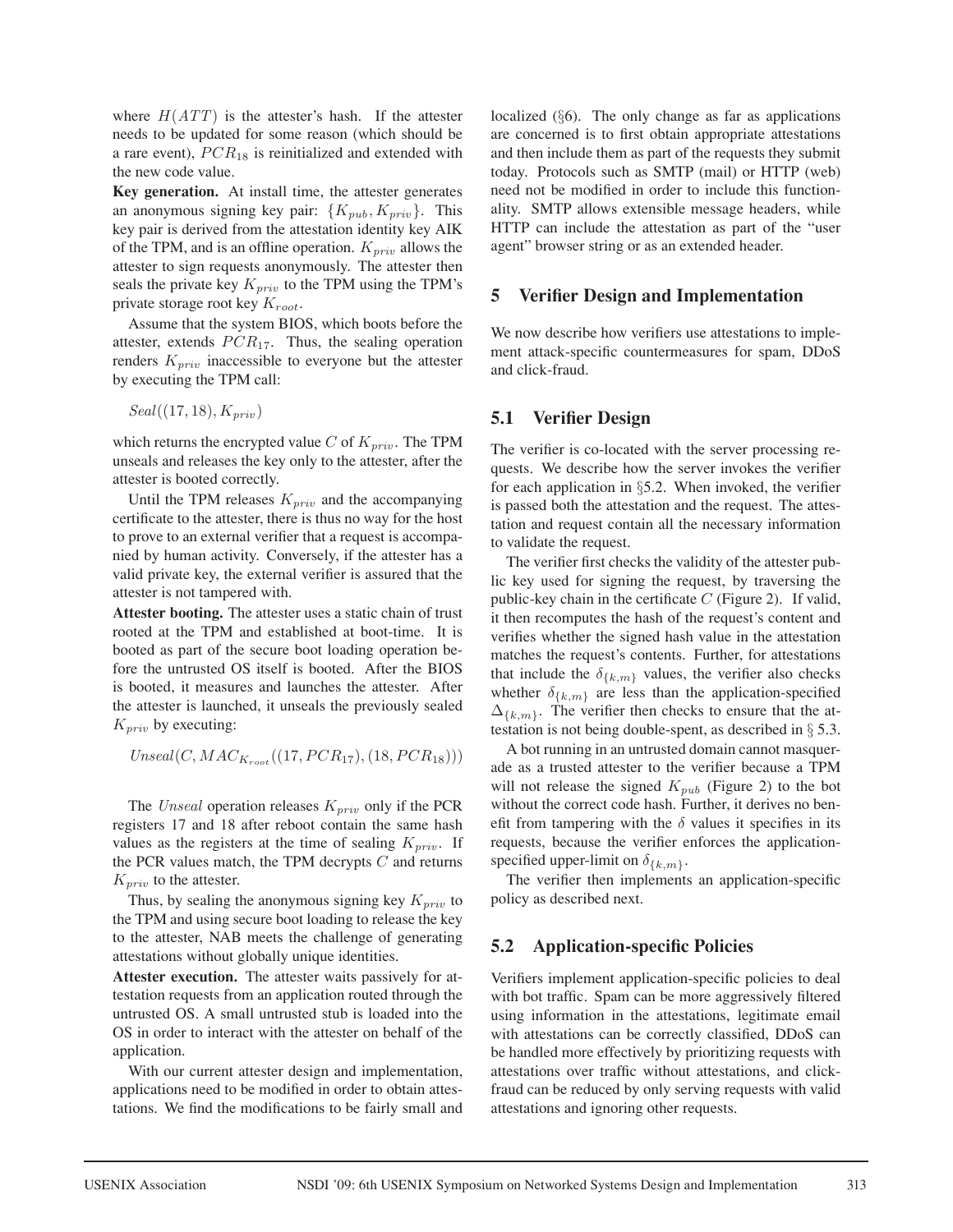

Figure 3: Sender ISP's verifier algorithm.

We now describe how the verifier implements such application-specific policies. Note that these are only example policies that we constructed for our three case studies, and many others are possible.

#### **5.2.1 Spam policy**

The biggest problem with Bayesian spam filters such as spamassassin today is that they either flag too much legitimate email as spam, or flag too little spam as such.

When all legitimate requests are expected to carry attestations, the verifier can set spam filters aggressively to flag questionable unattested messages as spam, but use positive evidence of human activity to "whitelist" questionable attested messages.

**Sender ISP's email server.** The verifier sits on the sender ISP's server alongside a Bayesian spam filter like spamassassin. The filter is configured at an aggressive, low threshold (e.g., -2 instead of the default 5 for spamassassin), because the ISP can force its users to send email with attestations, in exchange for relaying email through its own servers.

This low spamassassin "required score" threshold (or sa\_fltr\_thr in Figure 3) tags most unattested spam as unwanted. However, in the process, it might also tag some valid email as spam. In order to correct this mistake, the verifier "salvages" messages with a high spam filter score that carry a valid attestation, and relays them; high-score, unattested email is discarded as spam. This step ensures that legitimate human-generated email is forwarded unconditionally, even if the sender's machine is compromised. Thus, NAB guarantees that humangenerated email from even a compromised machine is forwarded correctly (for example, in our trace study in §6, we did not find a single legitimate email that was ultimately rejected). Finally, while spam that steals attestations will also be forwarded, in our trace-based study this spam volume is 92% less than the spam forwarded today  $(\S6)$ . This reduction is because the attester limits the bot to acquiring attestations only when there is human activity, and even then at a rate limit of at most one attestation per  $\Delta$  (one second for type 0 attestations).

**Recipient's inbox.** A second form of deploying the

verifier is at the email recipient. This form can coexist with the verifier on the sender's side.

We observe that any email server classifying email as spam or not can ensure that a legitimate email is not misclassified by improving the spam score for email messages with attestations by a small number  $(=3, §6)$ . This number should be high enough that all legitimate email is classified correctly, while spam with or without attestations is still caught.

The verifier improves the score for all attested emails by 3, thereby vastly improving the delivery of legitimate email. Additionally, in this deployment, the verifier also checks that the 'To:" or "Cc:" headers contain the recipient's email address or the address of a subscribed mailing list. If not (for example, in the case of "Bcc:"), it does not improve the spam score by 3 points.

**Incentives.** Email senders have an incentive to deploy NAB because it prevents their email from being misclassified as spam. Verifiers can be deployed either for reducing spam forwarded through mail relays or for ensuring that all legitimate email is classified and delivered correctly. Home ISPs, which see significant amount of compromised hosts on their networks, can benefit from the first deployment scenario, because, unlike other methods of content or IP-based filtering, attestations still allow all legitimate email from compromised hosts, while reducing spam significantly (§6). Also, web-based mail servers such as gmail have an incentive to deploy NAB so that they can avoid being blacklisted by other email relays by reducing the spam they forward today. Finally, email recipients have an incentive to deploy NAB because they will receive all legitimate email correctly, unlike today (§6).

#### **5.2.2 DDoS policy**

We consider scenarios where DDoS is effected by overloading servers, and not by flooding networks. The verifier resides in a firewall or load balancer, and observes the response time of the web server to determine whether the server is overloaded [31]. Here, unlike in spam, the verifier does not drop requests with invalid or missing attestations. Instead, it prioritizes requests with valid attestations over those that lack them. Prioritizing, rather than dropping, makes sense because some valid requests may actually be generated automatically by machines (for example, automatic page refreshes on news sites like cnn.com).

The verifier processes the web request in the following application-specific manner. If the request is for a page URL, the verifier treats it as a fresh request. It keeps a set of all valid attestations it has seen in the past 10 minutes, and adds the attestation and the requested page URL to the list. If the request is for an embedded object within a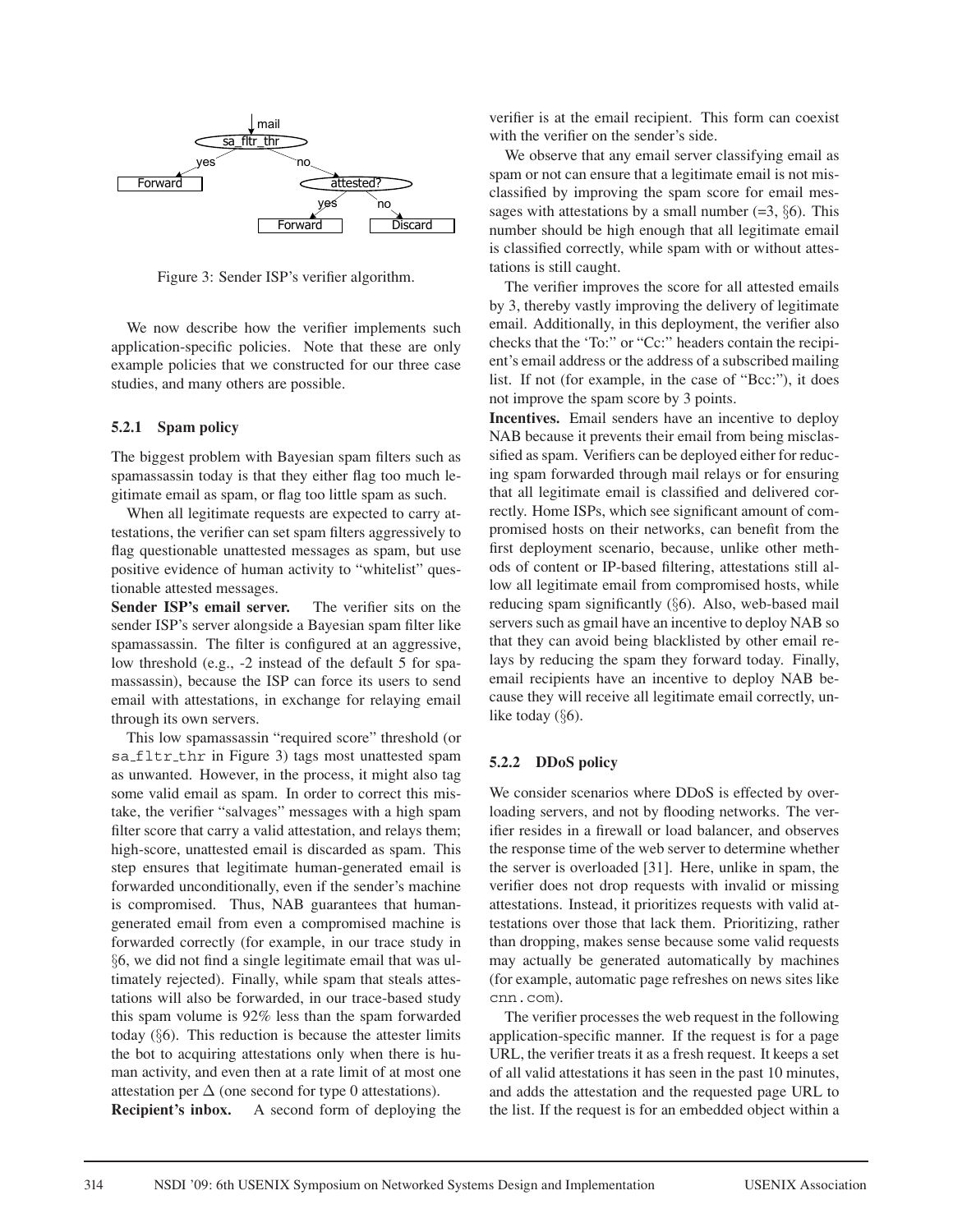page URL, the verifier searches the attestation list to see if the attestation is present in the list. If the attestation is present in the list, and if the requested object belongs to the page URL recorded in the list for the attestation, the verifier treats the attestation as valid. Otherwise, it lowers the priority of the request. The verifier ages the stored attestation list every minute.

The priority policy serves all outstanding attested requests first, and uses any remaining capacity to serve all unattested requests in order.

**Incentives.** Overloaded web sites have a natural incentive to deploy verifiers. While users have an incentive to deploy attesters to receive priority treatment, the attester deployment barrier can be still high. However, since our attester is not application-specific, it is possible for the web browser to leverage the attester deployed for email or click-fraud.

### **5.2.3 Click-fraud Policy**

Click-fraud occurs whenever an automated request is generated for a click, without any interest in the click target. For example, a botmaster puts up a web site to show ads from companies such as Google, and causes his bots to fetch ads served by Google through his web site. This action causes Google to pay money to the botmaster. Similarly, an ad target's competitor might generate invalid clicks in order to run up ad costs and bankrupt the ad purchaser. Further, the competitor might be able to purchase ad words for a smaller price, because the victim might no longer bid for the same ad word. Finally, companies like Google have a natural incentive to prove to their advertisers that ads displayed together with search results are clicked not by bots but by humans.

With NAB, a verifier such as Google can implement the verifier within its web servers, configured as a simple policy of not serving unattested requests. Also, it can log all attested requests to prove to the advertiser that the clicks Google is charging for are, in fact, humangenerated.

**Incentives.** Companies like Google, Yahoo and Microsoft that profit from ad revenue have a good incentive to deploy verifiers internally. They also have an incentive to distribute the attester as part of browser toolbars. Such toolbars are either factory installed with new PCs, or the user can explicitly grant permission to install the attester. While the user may not benefit directly in this case, she benefits from spam and DDoS reduction, and from being made aware of potential problems when a bot steals key clicks.

## **5.3 Security guarantees**

NAB provides two important security guarantees. First, it ensures that attestations cannot be double-spent. Second, it ensures that a bot cannot steal key clicks and accumulate attestations beyond a fixed time window, which reduces the aggregate volume and burstiness of bot traffic.

The verifier uses the nonce in the attestation (Figure 2) for these two guarantees. The verifier stores the nonces for a short period (10 minutes for web requests, one month for email). We find this nonce overhead to be small in practice (§6.3). If a bot recycles an attestation after one month, and the spam filter at the verifier flags the email as spam based on content analysis, the verifier uses the "Date:" field in the attested email to safely discard the request because the message is old.

The combination of application-specific verifier policy and content-bound attestations can also be used to mitigate bursty attacks. For example, a web URL can include an identifier that encodes the link freshness. Since attestations include the identifier, the verifier can discard out-of-date requests, even if they have valid signatures.

# **6 Evaluation**

In this section, we evaluate NAB's two main components: a) our current attester prototype with respect to metrics such as TCB size, CPU requirements, and application changes; and b) our verifier prototype with respect to metrics such as the extent to which it mitigates attackspecific traffic such as spam, DDoS and click-fraud, and the rate at which it can verify attestations.

Our main experiments and their conclusions are shown in Table 1. We elaborate on each of them in turn.

## **6.1 Attester Evaluation**

**TCB size.** We implemented the attester as a kernel module within Xen. Xen is well-suited because it provides a virtual machine environment with sufficient isolation between the attester and the untrusted OS. However, the chief difficulty was keeping the total TCB size small. Striving for a small TCB allows the attester to handle untrusted OSes with a higher assurance. While the Xen VM itself is small (about 30 times smaller than the Linux kernel), we have to factor the size of a privileged domain such as Domain-0 into the TCB code base. Unfortunately, this increases the size of the TCB to more than 5 million source lines of code (SLOC), the majority of which is device driver code.

Instead, we started with a minimal kernel that only includes the necessary drivers for our platform. We included the Xen VMM and built untrusted guest OSes us-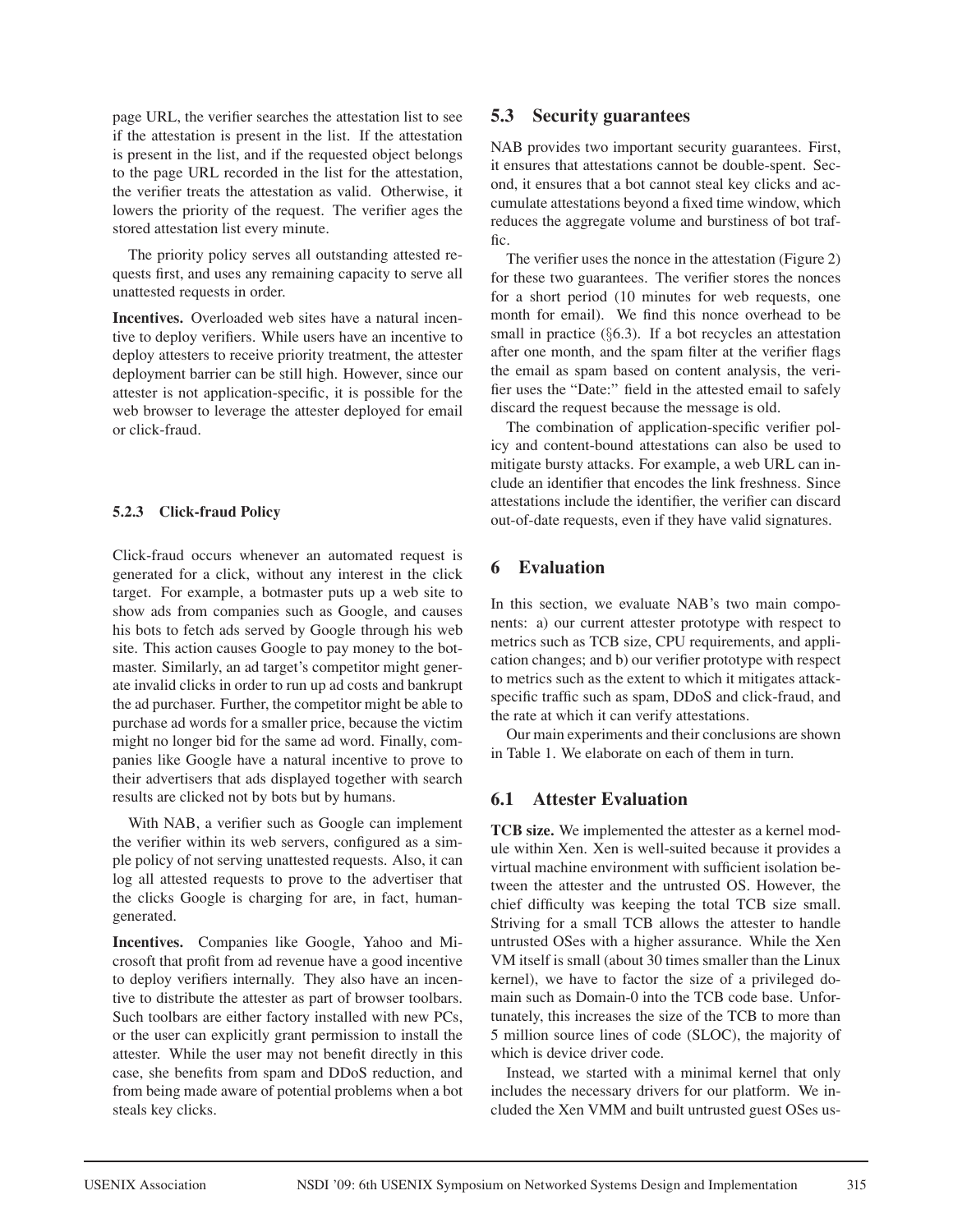| <b>Experiment</b>                 | <b>Conclusion</b>                                                 |
|-----------------------------------|-------------------------------------------------------------------|
| TCB size                          | 500 source lines of code (SLOC) for attester, 30K SLOC total      |
| Attester CPU cost                 | $\sqrt{10^7}$ instructions/attestation                            |
| Application changes               | $\langle$ 250 SLOC for simple applications                        |
| Worst-case spam mitigation        | $> 92\%$ spam suppressed; no human-sent email missed              |
| Worst-case DDoS mitigation        | $> 89\%$ non-human requests identified; no human requests demoted |
| Worst-case click-fraud mitigation | $> 87\%$ automated clicks denied; no human request denied         |
| Verifier throughput               | $> 1,000$ req/s. Scalable to withstand 100,000-bot DDoS           |

Table 1: Summary of key experiments and their results.

ing the mini-OS [19] domain building facility included in the Xen distribution. Mini-OS allows the user-space applications and libraries of the host VM to be untrusted, leaving us with a total codebase of around 30,000 source lines of code (SLOC) for the trusted kernel, VMM and attester. Our attester was less than 500 SLOC. While this approach produced a TCB that can be considered reasonably small, especially compared to the status quo, we are examining alternatives such as using Xen's driver domain facility that allows device drivers to run in unprivileged domains. We are also working on using the IOM-MUs found on the newer Intel platforms, which enable drivers for devices other than keyboard and mouse to run in the untrusted OS, while ensuring that the attester cannot be corrupted due to malicious DMA requests. Such an approach makes the attester portable to any x86 platform.

**Attester CPU cost.** The attester uses RSA signatures with a 1024-bit modulus, enabling it to generate and return an attestation to the application with a worst-case latency of 10 ms on a 2 GHz Core 2 processor. This latency is usually negligible for email, ad click, or fetching web pages from a server under DDoS. Establishing an outgoing TCP connection to a remote server usually takes more than this time, and attestation generation is interleaved with connection establishment.

**Application changes.** We modified two command-line email and web programs to request and submit attestations: NET::SMTP, a Perl-based SMTP client, and cURL, an HTTP client written in C. Both modifications required changes or additions of less than 250 SLOC.

## **6.2 Verifier Evaluation**

We used a trace study of detailed keyboard and mouse activity of 328 volunteering users at Intel to confirm the mitigation efficacy of our application-specific verifier policies. We find the following four main benefits with our approach:

1. If the sender's mail relay or the receiver's inbox uses NAB and checks for attestations, the amount of spam that passes through tuned spam filters (i.e., false negatives) reduces by more than 92%, while not flagging any legitimate email as spam (i.e., no false positives). The spam reduction occurs by setting the "scoring thresholds" aggressively; the presence of concomitant human activity greatly reduces the number of legitimate emails flagged as spam.

- 2. In addition to reduced spam users see in their inboxes, NAB also reduces the peak processing load seen at mail servers, because the amount of attested spam that can be sent even by an adaptive botnet is bounded by the number of human clicks that generate attestations. Hence, mail servers can prioritize attested requests potentially dropping low-priority ones, which improves the fraction of human-generated email processed during high-load periods.
- 3. NAB can filter out more than 89% of bot-mounted DDoS activity without misclassifying humangenerated requests.
- 4. NAB can identify click-fraud activity generated by adware with more than 87% accuracy, without losing any human-generated web clicks.

**Methodology.** We use the keyboard and mouse click traces collected by Giroire et al. [11]; activity was recorded on participants' laptops at one-second granularity at all times, both at work and at home. Each user's trace is a sequence of records with the following relevant information: timestamp; number of keyboard clicks within the last second; number of mouse clicks within the last second; the foreground application that is receiving these clicks (such as "Firefox", "Outlook", etc.); and the user's network activity (i.e., the TCP flow records that were initiated in the last one second). Nearly 400 users participated in the trace study, but we use data from 328 users because some users left the study early. These 328 users provide traces continuously over a one-month period between Jan–Feb 2007, as long as their machines were powered on. While the user population size is moderate, the users and the workloads were diverse. For example, there were instances of significant input device activity corresponding to gaming activity outside regular work. So, we believe the traces are sufficiently representative of real-world activity.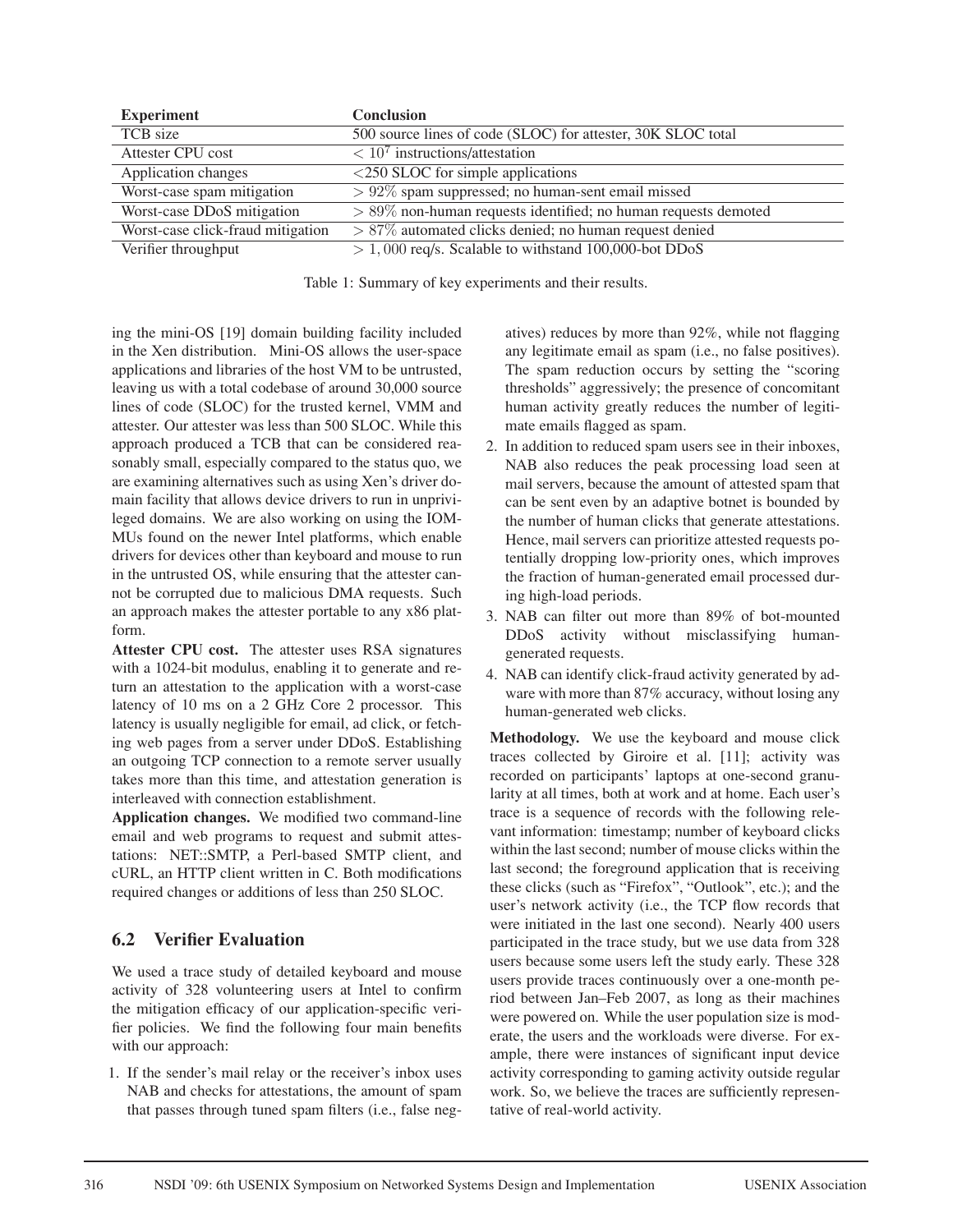Separately, we also collected malware traces from a honeypot. The malware whose traces we gathered included: a) the Storm Worm [13], which was until recently the largest botnet, generating several tens of billions of spam messages per day; and b) three adware bots called 180solutions, Nbcsearch and eXactSearch, which are known to perpetrate click-fraud against Yahoo/Overture. For spam, we also used a large spam corpus containing more than 100,000 spam messages and 50,000 valid messages [1]. Each message in the corpus is hand-classified as spam or non-spam, providing us with ground-truth. For DDoS, we use traffic traces from the Internet Traffic Archive [27], which contain flash-crowd scenarios. We assume that these flash crowds represent DDoS requests, because, as far as an overloaded server is concerned, the two scenarios are indistinguishable.

We overlay the user activity traces with the malware and DDoS traces for each user, and compare the results experienced by the user at the output of the verifier with and without attestations. We consider two strategies for overlaying requests: a normal bot and an adaptive bot. The adaptive bot represents the worst-case scenario for the verifier, because it monitors human activity and modulates its transmissions to collect attestations and masquerade as a user at the verifier.

We consider an adaptive adversary that buffers its requests until it sees valid human activity, and simulate the amount of benefit NAB can provide under such adversarial workloads.

**Spam mitigation.** The verifier can be used in two ways (§5.2). First, mail relays such as gmail or the SMTP server at the user's ISP can require attestations for outgoing email. In this case, the main benefit comes from filtering out all unattested spam and catching most attested spam, while allowing all legitimate email. So, the main metric here is how much attested spam is suppressed. Second, the inbox at the receiver can boost the "spam score" for all attested email, thereby improving the probability that a legitimate email is not misclassified. So, the main metric here is how much attested human-generated email is misclassified as spam.

Figure 4 shows the amount of spam, attested or not, that managed to sneak through spamassassin's Bayesian filter for a given spam threshold setting. By setting a spam threshold of -2 for an incoming message , and admitting messages that still cleared this threshold and carried valid attestations, we cut down the amount of spam forwarded by mail relays by more than 92% compared to the amount of spam forwarded currently.

From our traces, we also found that no attested humangenerated email is misclassified as spam for a spam threshold setting of 5, as long as the spam score of attested messages is boosted by 3 points. On the other hand, spamassassin uses a threshold of 5 by default be-



Figure 4: Missed spam percentage vs. spam threshold with attestations. By setting spam threshold to -2, spam cleared by spamassassin and received in inboxes today is reduced more than 92% even in worst case (ı.e., adaptive bots), without missing any legitimate email.

cause, without attestations, a lot of valid email would be missed if it were to use a spam score of -2. Even so, about 0.08% of human-generated email is still misclassified as spam, which is a significant improvement of legitimate email reception.

There is another benefit that the verifier can derive by using attestations. It comes in the form of reduced peak load observed while processing spam. Today's email servers are taxed by ever-increasing spam requests [23]. At peak times, the mail server can prioritize messages carrying attestations over those that do not, and process the lower-priority messages later.

Figure 5 shows the CDF of the percentage of spam requests that the verifier must still service at a high priority because of stolen attestations. NAB demotes spam traffic without attestations by more than 91% in the worst case (equivalently, less than 7.5% of spam traffic is served at the high priority). At the same time, no human-generated requests are demoted. The mean of the admitted spam traffic is 2.7%, and the standard deviation is 1.3%. Thus, NAB reduces peak server load by more than  $10\times$ .

**DDoS mitigation.** The verifier uses the DDoS policy described in §5.2, by giving lower priority to requests without attestations. Figure 6 shows the CDF of the percentage of DDoS requests that the verifier still serves at a high priority because of stolen attestations. NAB demotes DDoS traffic by more than 89% in the worst case (equivalently, only 11% of DDoS traffic is served at the high priority). At the same time, no human-generated requests are demoted. The mean of the admitted DDoS traffic is 5.8%, and the standard deviation is 2.2%.

**Click-fraud mitigation** The verifier uses the Click-fraud policy described in §5.2. Figure 7 shows the amount of click-fraud requests that the verifier satisfies due to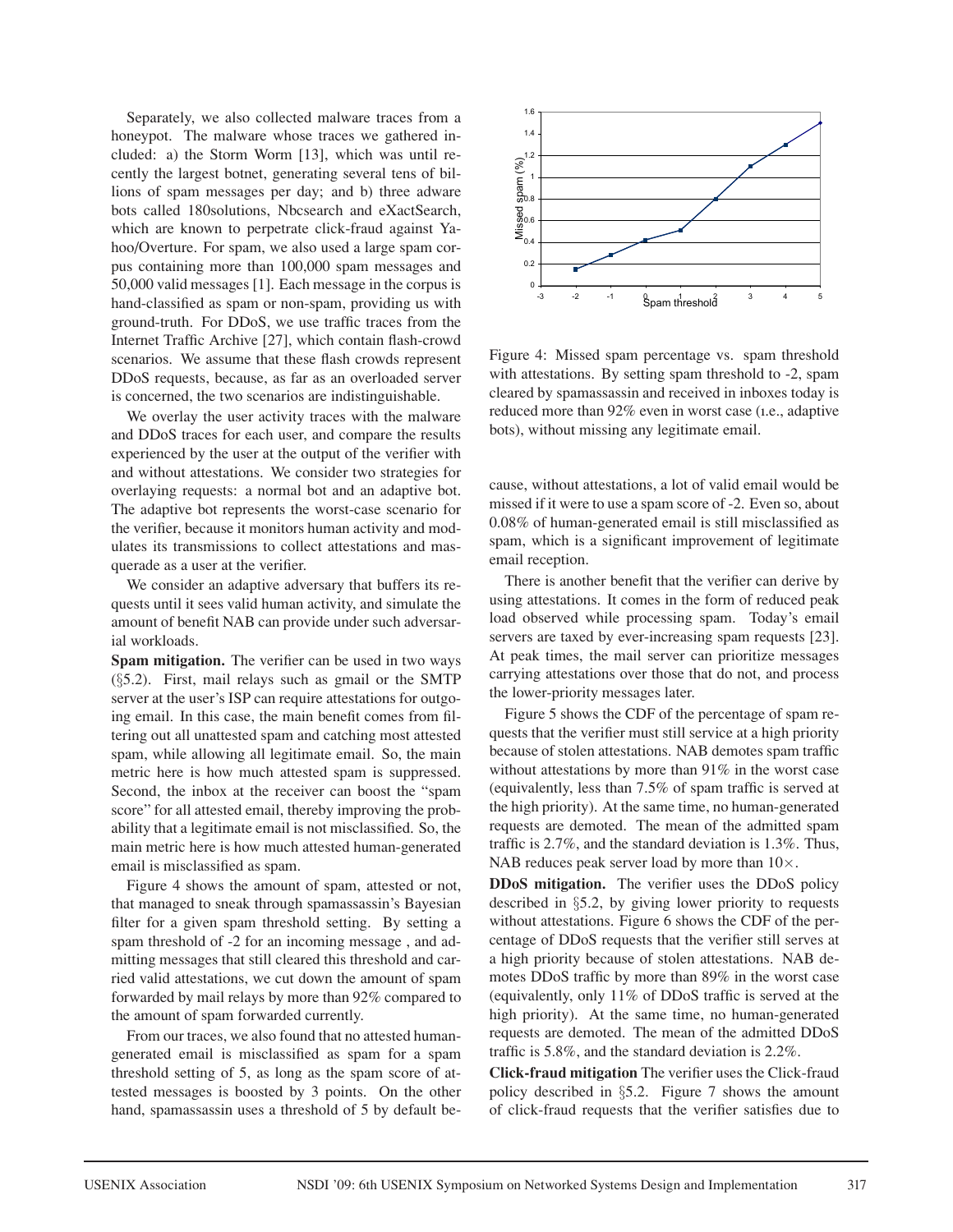

Figure 5: CDF of percentage of bots' spam requests serviced by an email server in the worst case. The mail server's peak spam processing load is reduced to less than 7.5% of its current levels.



Figure 6: CDF of percentage of bots' DDoS requests serviced in the worst case. Allowed DDoS traffic is restricted to less than 11% of original levels.

valid attestations. NAB denies more than 87% of all in the worst case (equivalently, only 13% of all clickfraud requests is serviced). At the same time, no humangenerated requests are denied service. The mean of the serviced click-fraud traffic is 7.1%, and the standard deviation is 3.1%.

#### **6.3 Verifier Throughput**

The verifier processes attestations, which are signed RSA messages, at a rate of more than 10,000 attestations per second on a 2 GHz Core 2 processor. It benefits from the fact that RSA verification is several times faster than signing. The verifier processes an attestation by consulting the data base of previously seen nonces within an application-specific period. The longest is email, with a duration of one month, while nonces of web requests are stored for 10 minutes, and fit in main memory. Even in the worst-case scenario of a verifier at an ISP's busy



Figure 7: CDF of percentage of bots' click-fraud requests serviced in the worst case. Serviced click-fraud requests are restricted to less than 13% of original levels.

SMTP relay, the storage and lookup costs for the nonces are modest—for a server serving a million clients, each of which sends a thousand emails per day, the nonce storage overhead is around 600 GB, which can fit on a single disk and incur one lookup overhead. This overhead is modest compared to the processing and storage costs incurred for reliable email delivery.

Another concern is that the verifier is itself susceptible to a DDoS attack. To understand how well our verifier can withstand DDoS attacks, we ran experiments on a cluster of 10 Emulab machines configured as distributed email verifiers. We launched a DDoS from bots with fake attestations. Each DDoS bot sent 1 req/s to one of the ten verifiers at random, in order to mimic the behavior of distributed low-rate bots forming a DDoS botnet. Our goal was to determine whether a botnet of 100,000 nodes (which is comparable to the median botnet size) can overwhelm this verifier infrastructure or not. Our bot implementation used 100 clients to simulate 1000 bots each, and attack the ten verifier machines. We assume network bandwidth is not a bottleneck, and that the bots are targeting the potential verification overhead bottleneck. A verifier queues incoming requests until it can attend to it, and has sufficient request buffers.

Figure 8 shows the latency increase (in ms) experienced by a normal client request. Normally, a user takes about 1 ms to get her attestation verified. With DDoS, we find that even a 100,000-node botnet degrades the performance of a normal request only by an additional 1.2 ms at most. Hence, normal request processing is not affected significantly. Thus, a cluster of 10 verifiers can withstand a 100,000-node botnet using fake attestations.

#### **7 Related Work**

We classify prior work into three main categories.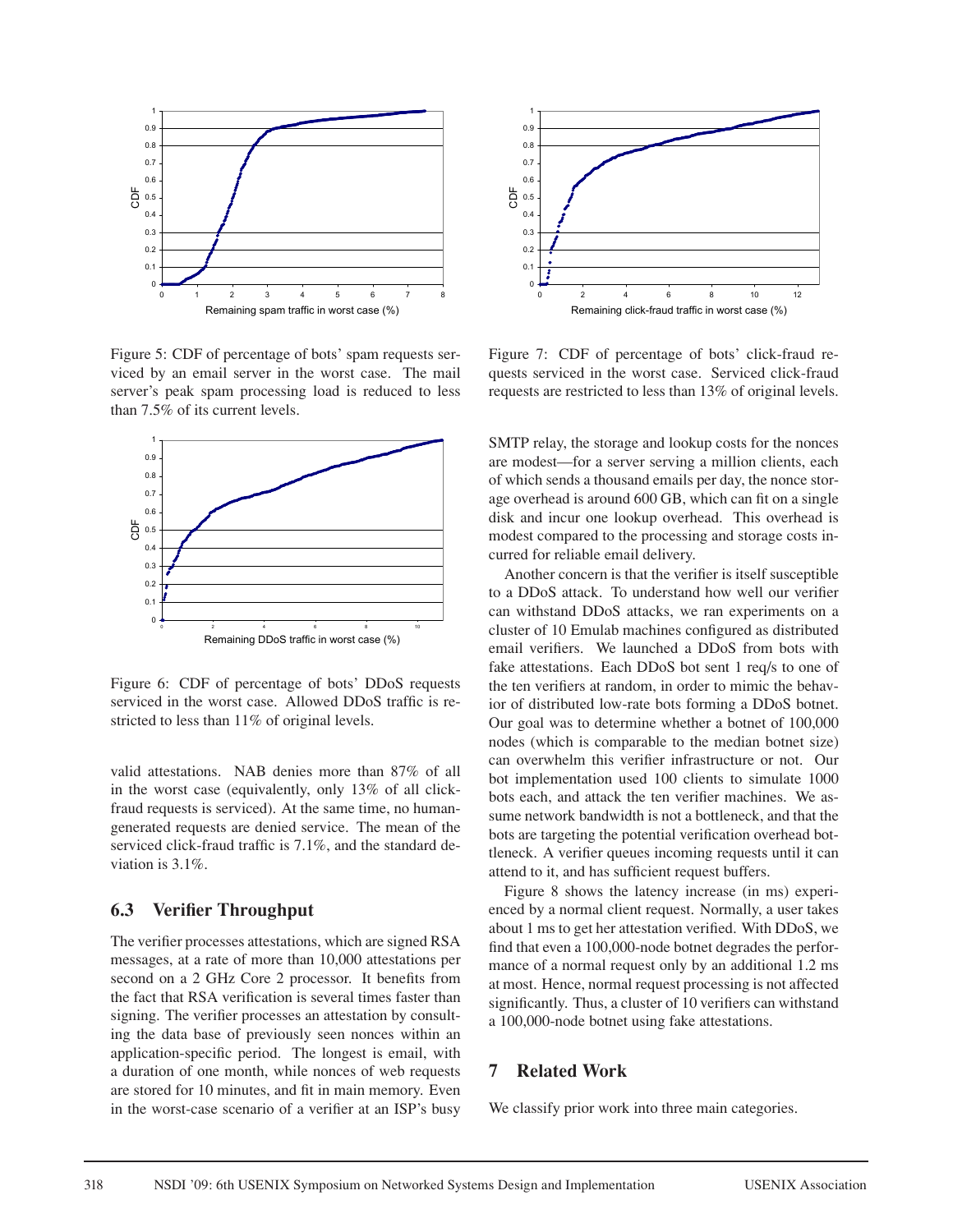

Figure 8: Request processing latency at the verifier.

**Human activity detection.** CAPTCHAs [30**?** ] are the currently popular mechanism for proving human presence to remote verifiers. However, as described in §4, they suffer from four major drawbacks that render them less attractive for mitigating botnet attacks. First, CAPTCHAs as they are used today are transferable and not bound to the content they attest, and are hence vulnerable to man-in-the-middle attacks, although one could imagine designs to improve this shortcoming; second, they are semantically independent of the application (i.e., unbound to the user's intent), are hence exposed to human solver attacks; third, they are obtrusive, which restricts their use for fine-grained attestations (by definition, CAPTCHAs require manual human input), and hence cannot be automated, unlike NAB. Also, we are witnessing continued successes in breaking the CAPTCHA implementations of several sites such as Google, Yahoo, and MSN [12], leading some to question even their long-term viability [34], at least in their current form. By contrast, NAB's security relies on cryptographic protocols such as RSA that have been studied and used longer.

The recent work on the Nexus operating system [33] has developed support for application properties to be securely expressed using a trusted reference monitor mechanism. The Nexus reference monitor is more expressive than a TPM implementing a hash-based trusted boot. So, it allows policies restricting outgoing email only from registered email applications. In contrast, we assume commodity untrusted OS and applications.

The approach of using hardware to enable human activity detection has been described before in the context of on-line games, using untrusted hardware manageability engines (such as Intel's AMT features) [21].

**Mitigating spam, DDoS and click-fraud.** There is extensive literature related to mitigation techniques for Spam [2], DDoS [20, 35] and click-fraud [26]. There are still no satisfactory solutions, so application-specific defenses are continuously proposed. For example, Occam [10], SPF (Sender Policy Framework), DKIM (DomainKeys Identified Mail) and "bonded sender" [6] have been put forth recently as enhancements. Similarly, DDoS and click-fraud mitigation have each seen several radically different attack-specific proposals recently. These proposals include using bandwidth-aspayment [31], path validation [35], and computational proofs of work [20] for DDoS; and using syndicators, premium clicks, and clickable CAPTCHAs for clickfraud [26].

While all these proposals certainly have several merits, we propose that it is possible to mitigate a variety of botnet attacks using a uniform mechanism such as NAB's attestation-based human activity verification. Such a uniform attack mitigation mechanism amortizes its cost of deployment. Moreover, unlike some proposals, NAB does not rely on IP-address blacklisting, which is unlikely to work well because even legitimate requests from a blacklisted host are denied. Also, NAB can be implemented purely at the end hosts, and does not require Internet infrastructure modification.

**Secure execution environments.** The TPM specifications [28] defined by the Trusted Computing Group are aimed at providing primitives that can be used to provide security guarantees to commodity OSes. TPM-like services have been extended to OSes that cannot have exclusive access to a physical TPM device of their own, as with legacy and virtual machines. For example, Pioneer [22] provides an externally verifiable code execution environment for legacy devices similar to that provided by a hardware TPM, and vTPM [5] provides full TPM services to multiple virtualized OSes. NAB assumes a single OS and a hardware TPM, but can leverage this research in future.

XOM [15] and Flicker [16] provide trusted execution support even when physical devices such as DMA or, with XOM, even main memory are corrupted, while SpyProxy [18] blocks suspicious web content by executing the content in a virtual machine first. In contrast, NAB assumes compromised machines' hardware is functioning correctly, that the bot may generate diverse traffic such as spam and DDoS, and that owners do not mount hardware attacks against their own machines, which is realistic for botted machines.

## **8 Conclusions**

This paper presented NAB, a system for mitigating network attacks by using automatically obtained evidence of human activity. NAB uses a simple mechanism centered around TPM-backed attestations of keyboard and mouse clicks. Such attestations are responder- and contentspecific, and certify human activity even in the absence